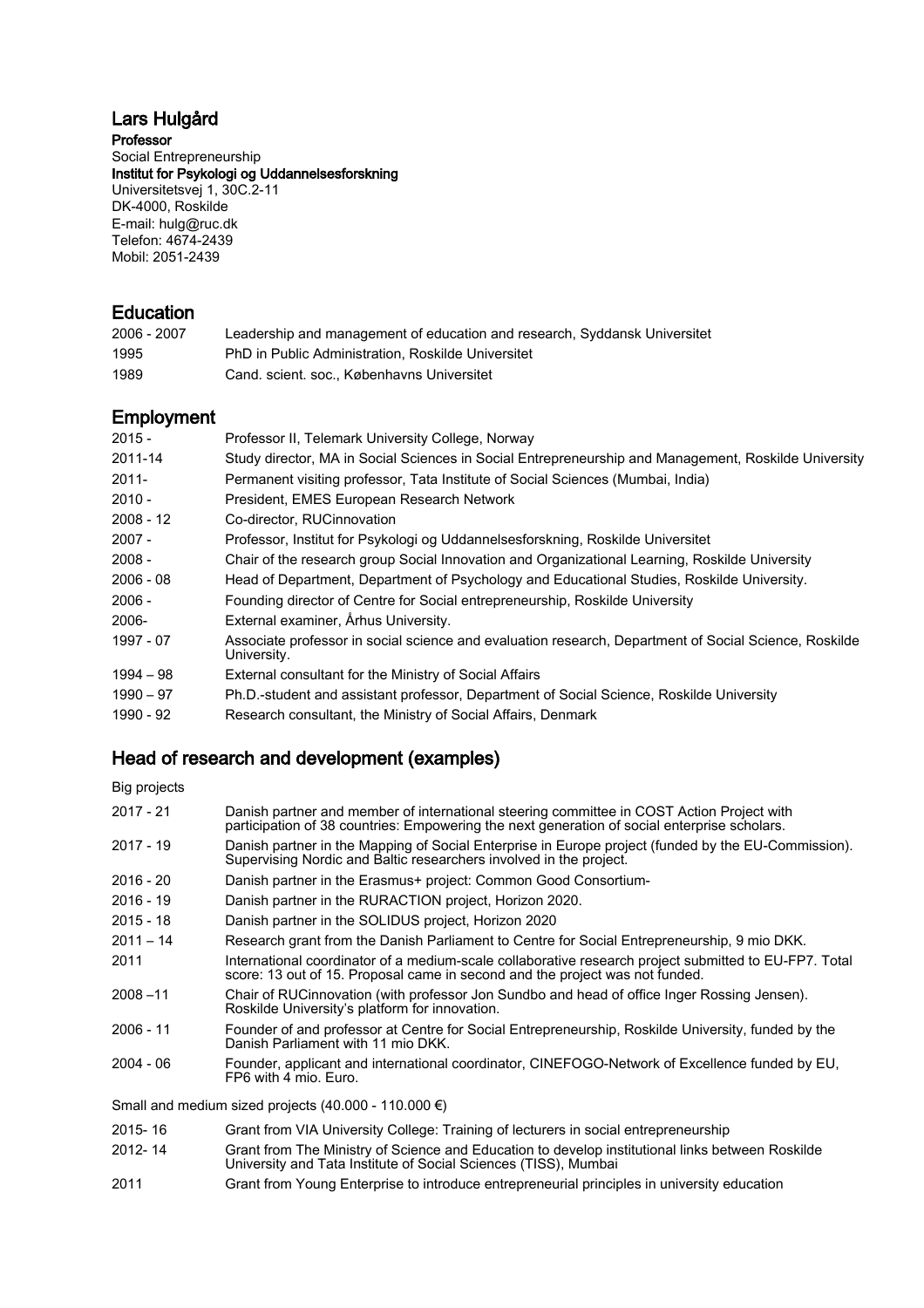| Grant from the Vice Chancellor at Roskilde University to facilitate the development of research on<br>social innovation                                                                                         |
|-----------------------------------------------------------------------------------------------------------------------------------------------------------------------------------------------------------------|
| Grant from the Danish Research Council for the Social Sciences to prepare the application to EU-FP7<br>on social innovation                                                                                     |
| Grant from Region Sjælland for research and development in the area of Work Integration Social<br>Enterprises                                                                                                   |
| Grant from DOF (Det Obelske Familiefond) to support EMES European Research Network                                                                                                                              |
| Grant from Region Sjælland for the GEM Project (Global Entrepreneurship Monitor) 2009                                                                                                                           |
| Grant from Rådet for Socialt Udsatte: Mapping Social Entrepreneurship for Socially Excluded Persons                                                                                                             |
| Grant from the Danish Research Council for the Social Sciences (to prepare the application to EU-FP6<br>that resulted in the funding of CINEFOGO                                                                |
| "Danish Contractor", The PERSE-programme, "Socio-economic performance of work integration social<br>enterprises". Comparative research project between researchers from 11 European countries. Funded<br>by FP5 |
|                                                                                                                                                                                                                 |

# **Examples of international keynote speeches (2011-2015)**<br>2015 Lecture on Social entrepreneurship and social innovation a

- Lecture on Social entrepreneurship and social innovation at annual day of inspiration for all faculty and staff at Telemark University College, 21.10.2015. 2015 Special lecture/Festforelæsning on "Social entrepreneurship - a story of unique combinations" at RUCs Annual Celebration, 18.09.2015: http://www.ruc.dk/om-universitetet/aarets-gang-paa-ruc/aarsfest-paaruc/aarsfest-2015/
- 2015 Lecture on "Social innovation" for "Innovasjonsskolen" / Rolf Rønning, Lillehammer University College, 04.09.2015.
- 2015 Lecture on "Social enterprise a personal journey around Europe", Glasgow Caledonian University, 26.08.2015
- 2014 TEDx talk on "Combining the social and the enterprise a unique journey", Copenhagen, 11.12.2014: https://www.youtube.com/watch?v=dHdvFAs3BrQ
- 2014 Social entrepreneurship in an international perspective, Telemark University College, 06.11.2014
- 2014 Social entrepreneurship in an international perspective, Telemark University College, 06.11.2014 2014 Helsinki, Finland: Social Enterprise Innovation in Services and Creating Ecosystems of Support,
- arranged by Social Business International (02.04.2014) 2014 Danube, Romania: First international management conference in Danube Delta, "Challenges, performances and tendencies in the organization management" (22.06.2014)
- 2013 Kuala Lumpur, Malaysia: International Social Business Summit, arranged by Glasgow Caledonian University (06.11.2013)
- 2013 Timisoara, Romania: "Challenges and Innovation in Management and Leadership", arranged by University of Timisoara (11.10.2013)
- 2013 Lillehammer, Norway: Seminar about social innovation and social entrepreneur, arranged by Lillehammer University College
- 2013 Liege, Belgium: Fourth EMES International Conference, arranged by University of Liege and EMES European Research Network
- 2012 Bologna, Italy: International workshop on Social Innovation: Concepts and Experiences, arranged by Bologna University (26.10.2012)
- 2012 Helsinki, Finland: SERNOC research seminar, arranged by Finish member of the SERNOC Network (25.04.2013)
- 2012 Bolzano, Italy: Innovation Festival, arranged by Trento University.
- 2011 Mumbai, India: Public lecture on social entrepreneurship and social work, Tata Institute of Social Science (TISS) (14.12.2011).
- 2011 Bologna University, AICCON, European Summer School on Social Economy. Keynote lecture on Social Enterprise and Social Innovation, (18.07.2011).
- 2011 Oslo Opera, 15th Social Entrepreneurship Summit, Keynote: The three SE Pillars: Social Entrepreneurship, Social Economy, Solidarity Economy (24.03.2011)
- 2011 Sichuan University, Chengdu, China: International Conference: Sichuan disaster reconstruction and social work: Transition, Transformation and Transcendence. Keynote lecture on Social enterprise and postdisaster reconstruction (22.05.2011).

# **Prizes and honorary positions (examples 2009-15)**<br>2015 – Research Advicer to Realdania project on "Boligli

- Research Advicer to Realdania project on "Boligliv i Balance", a model project for creating a model for governance and social cohesion in socially marginalized residential areas.
- 2014 Member of the National Council on Social Enterprise, appointed by the Minister of Social Affairs in Denmark.
- 2013-14 Member of working group under Nordic Council of Ministers, "Kartlegging av innsatser for å legge til rette for sosialt entreprenørskap og social innovasjon I Norden".
- 2013 Member of the government committee on defining a legal framework for social enterprises in Denmark (Appointed by the Minister of Growth and Industry)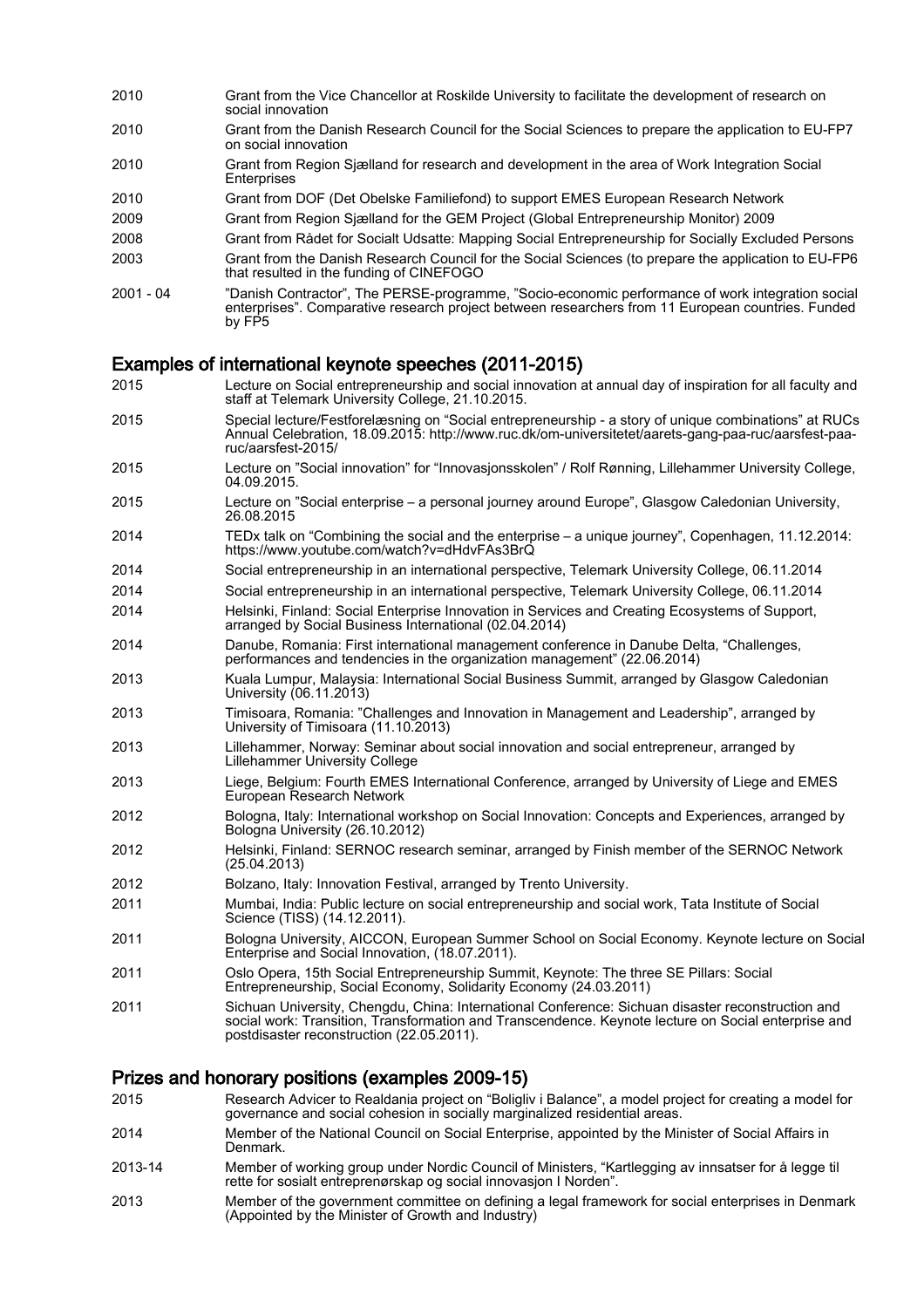| 2012          |  | Recipient of "Danske Bank Prisen" at Roskilde University's 40th anniversary, September 22nd, 2012. |  |  |                                          |  |          |  |  |
|---------------|--|----------------------------------------------------------------------------------------------------|--|--|------------------------------------------|--|----------|--|--|
| $\sim$ $\sim$ |  |                                                                                                    |  |  | $\mathbf{u}$ . The state of $\mathbf{u}$ |  | $\cdots$ |  |  |

- 2010 Member, Advisory committee for the Annual Social Prize of the Crown Prince and the Crown Princess
- 2010 Prime Mover, speaker and head of European delegation to The International Symposium on Social Enterprise, China-Europa Forum, at Hong Kong Polythenic University, July 8 to July 14, 2010
- 2010 Keynote about "Social Economy and Social Enterprise" in The European Parliament with Members of the European Parliament and Vice President of the European Commission Antonio Tajani, Commissioner for Industry and Entrepreneurship and Michel Barnier, Commissioner for Internal Market and Services (Oct. 13.)
- 2009 Speech, "Social Entrepreneurship and Social Innovation" for Her Royal Highness, Crown Prinsess Mary and the board of governors of the Mary Foundation, The Royal Castle, 16. September

## **Editorial work, peer reviewing and evaluation**<br>2015 **External examiner at viva of PhD candidat**

- External examiner at viva of PhD candidate, Michael Roy, Glasgow Caledonian University, Scotland
- 2015 Editor of the series, Routledge Studies in Social Entrepreneurship and Social Innovation
- 2014 Reviewer for promotion to full professor, appointed by Glasgow Caledonian University
- 2013 Co-editor: Social Enterprise and the Third Sector Changing European Landscapes (Jacques Defourny, Lars Hulgård and Victor Pestoff, eds.). New York: Routledge
- 2013 Reviewer appointed by University of Luxembourg to review the project proposal ECOSOL-SOCBUS: Exploring the empirical reality of solidarity economy and social business
- 2013 External Reviewer on behalf of the Lecturer Promotions & Establishment Board, University College Cork, Ireland for promotion to the grade of Senior Lecturer.
- 2013 Chair of review committee at Roskilde University for promotion to full professor
- 2012 Evaluator of FP7-SSH-2012-2 / FP7-SSH-2012-1, appointed by the European Commission as an independent expert to evaluate research projects submitted to the FP7
- 2012 Reviewer of proposal for new MA program in Livelihoods and Social Innovation, appointed by the director of Tata Institute of Social Sciences, Mumbai
- 2012 Evaluator of FP7-CDRP-2013-INCUBATOR "Support of transnational networks of incubators for social innovation", appointed by the European Commission as an independent expert
- 2011 Referee for the Academic Staff Promotions Committee, Open University, for promotion to full Professor
- 2010 Reviewer for journals and publishers, including Routledge, Voluntas and Frydenlund

#### Relevant publications (2010-15)

#### Articles

| 2015 | "Participatory Governance in Social Enterprise" (with Victor Pestoff) Paper presented at the 5th EMES<br>International Conference on Social Enterprise, Helsinki June 30th – July 3rd, 2015. Accepted for<br>publication in Voluntas, International Journal of Voluntary and Nonprofits Organizations.                                                                                                                                              |
|------|-----------------------------------------------------------------------------------------------------------------------------------------------------------------------------------------------------------------------------------------------------------------------------------------------------------------------------------------------------------------------------------------------------------------------------------------------------|
| 2015 | "Institutionalization of People Centred Social Innovation in Kudumbashree, Kerala, India" (with P.K.<br>Shajahan) Paper presented at the 5th EMES International Conference on Social Enterprise, Helsinki<br>June 30th - July 3rd, 2015. Accepted for publication in Social Enterprise and People Centred Social<br>Innovation (Banerjee, S. & Carney S. eds.) Routledge Studies in Social Entrepreneurship and Social<br>Innovation, vol 2., 2016. |
| 2015 | "Sosialt entreprenørskap og social innovasjon" sammen med Linda Lundgaard Andersen in Sosialt<br>entreprenørskap og social innovasjon – Kartlegging av innsatser for sosialt entreprenørskap og social<br>innovasjon i Norden (ed. Aase Lunde). København: Nordisk Ministerråd.                                                                                                                                                                     |
| 2015 | "Differing perspectives on civil society and the state" in Civil Society, The Third Sector and Social<br>Enterprise – Governance and Democracy (Jean Louis Laville, Dennis Young & Philippe Eynaud, eds.)<br>New York: Routledge.                                                                                                                                                                                                                   |
| 2014 | "Participatory Governance in Social Enterprise" with Victor Pestoff, paper presented at the ARNOVA<br>Conference, Denver Colorado, 19-23 November, 2014.                                                                                                                                                                                                                                                                                            |
| 2014 | "Social enterprise and the third sector – innovative service delivery or a non-capitalist economy?" in<br>Social Enterprise and the Third Sector – Changing European Landscapes in a Comparative<br>Perspective (Jacques Defourny, Lars Hulgård and Victor Pestoff, eds.). New York: Routledge.                                                                                                                                                     |
| 2014 | "Introduction" (with Jacques Defourny and Victor Pestoff) in Social Enterprise and the Third Sector –<br>Changing European Landscapes in a Comparative Perspective (Jacques Defourny, Lars Hulgård and<br>Victor Pestoff, eds.). New York: Routledge.                                                                                                                                                                                               |
| 2014 | "El future de la Socialdemocrazia", in Reinventar la izguierda en el siglo XXI (Coraggio, J.L. and Laville,<br>J.-L., eds.). Buenos Aires: Clasco.                                                                                                                                                                                                                                                                                                  |
| 2013 | Social Entrepreneurship and the Mobilization of Social Capital in European Social Enterprises" with<br>Roger Spear, in Social Entrepreneurship (Kickul, J., Gras, D., Bacg, S. & Griffiths, M. eds.)<br>Cehltenham: Edward Elgar.                                                                                                                                                                                                                   |
| 2013 | "Social Innovation: A new stage in innovation process analysis? (Frank Moulaert, Bob Jessop, Lars<br>Hulgård and Abdel Hamdouch) in (Moulaert, MacCallum, Mehmood, Hamdouch, eds.) Handbook on<br>Social innovation: Collective action, Social learning and Transdisciplinary research. Edward Elgar.                                                                                                                                               |